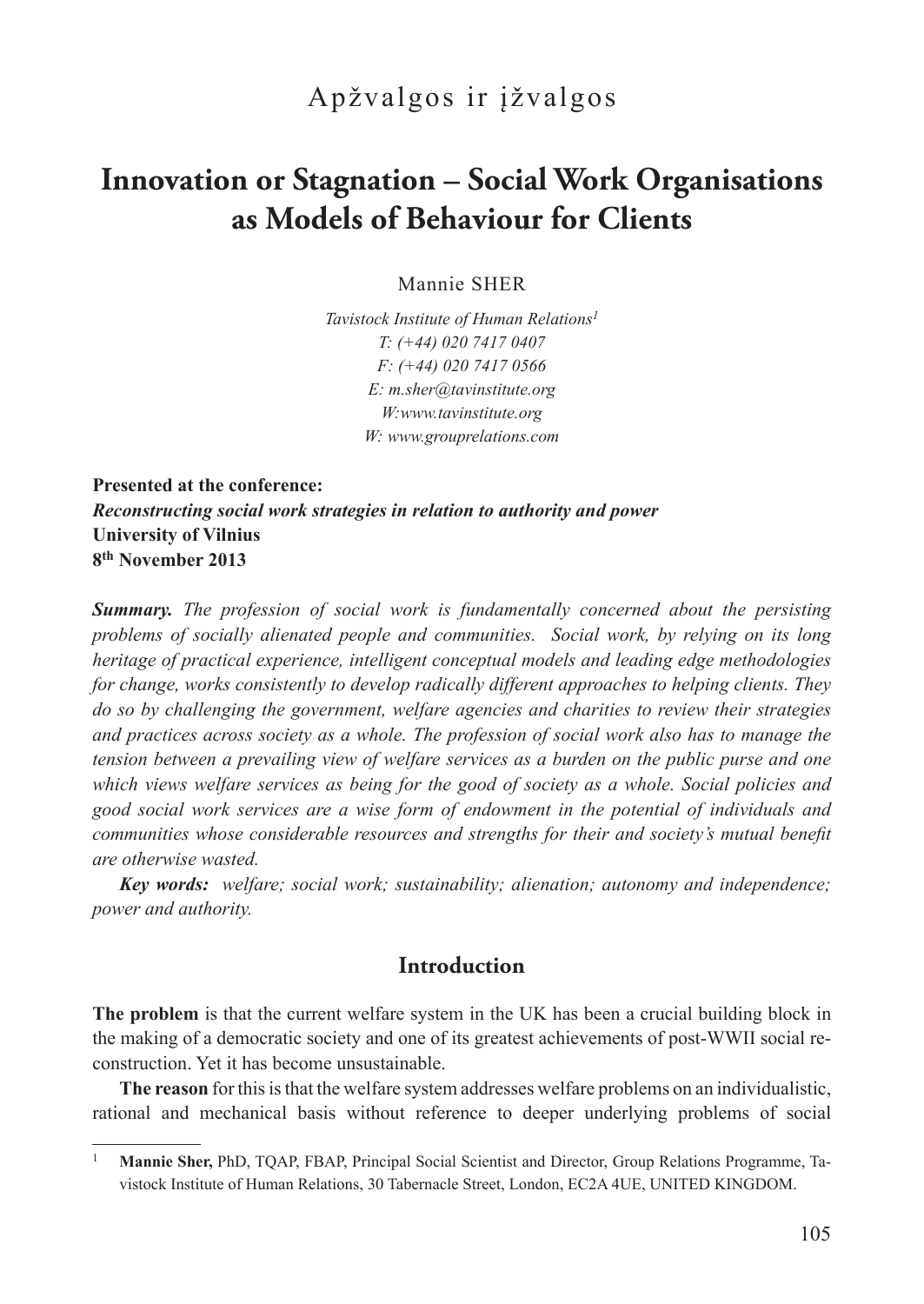dislocation, marginalisation and a general social fear of dependency; yet paradoxically, these approaches themselves foster dependency on state welfare provision and charity, thus enlarging the problems that are meant to be solved by the welfare system; and squanders the potential of those it serves due to a deficit-based, remedial model, i.e., fixing the problem after it has occurred. Reducing deficit does not always lead to the empowerment of people.

**The need** is to develop a model of welfare organisations that is based on positive contribution of clients, which seeks to realise the value and resources of every individual, for them and for society.

**Our research** involves conducting trials through genuine shared stakeholder leadership, of an alternative, value-based model with clients that acknowledge the inter-connectedness between the components of the whole system and the cyclical nature of social and individual problems.

**The outcomes** involve evaluating strategic and operational approaches based on principles of empowerment and democracy and their impact on individuals; the effectiveness of the welfare services that clients access; and the reliability of refined concepts, models and tools that would enable effective organisational developments and wider roll-out to the rest of society.

Power must be considered in relation to the social and economic changes in the western world during the past 400–500 years, and their impact on individuals and organisations.

According to Gary Becker (1968):

- fragmentation of our organisations without an over-arching unity is unproductive, positively harmful and hinders progress: "we become mired in data, and devoted to triviality"
- the idea of progress must be re-introduced and re-interpreted
- the separation of fact and value is an anomaly and has no place in contemporary society
- the science of man in society must opt for human progress and must have a clear and compelling idea of what constitutes such progress, viz. the incessant implementation of human well-being
- having achieved a comprehensive theory of human alienation, we must now use it to help us design a clear ideal of progress

The great theological systems of the Middle Ages were based on power and privilege, tyranny, coercion, benevolent paternalism; society was composed of more-or-less fixed classes. From the earliest feudal times, social structures shifted on the sands of economic and industrial change that eventually undermined them.

In the industrial age of the  $20<sup>th</sup>$  century there was a new-found optimism of the new world, but the ideals proposed by the Rationalists of the 18th and 19th centuries were undermined by the social realities of the 19th century with its increased tempo of social disruption and institutional change.

The problems of the late Renaissance and Enlightenment are the same as they are today: how are we to reconcile science with the larger designs of human life? Thinkers who attacked and undermined medieval cosmology, which had man as the centre of God's world, had to come up with a new unification of scientific thought, because the times were out of joint and man was not at home in his world. The fragmentation of knowledge, which scientific classification was encouraging like the fragmentation of service and production systems in our organisations, is extremely destructive. The 19th century philosophers protested against a science which was divorced from human affairs, a science which took the universe and not man as a centre.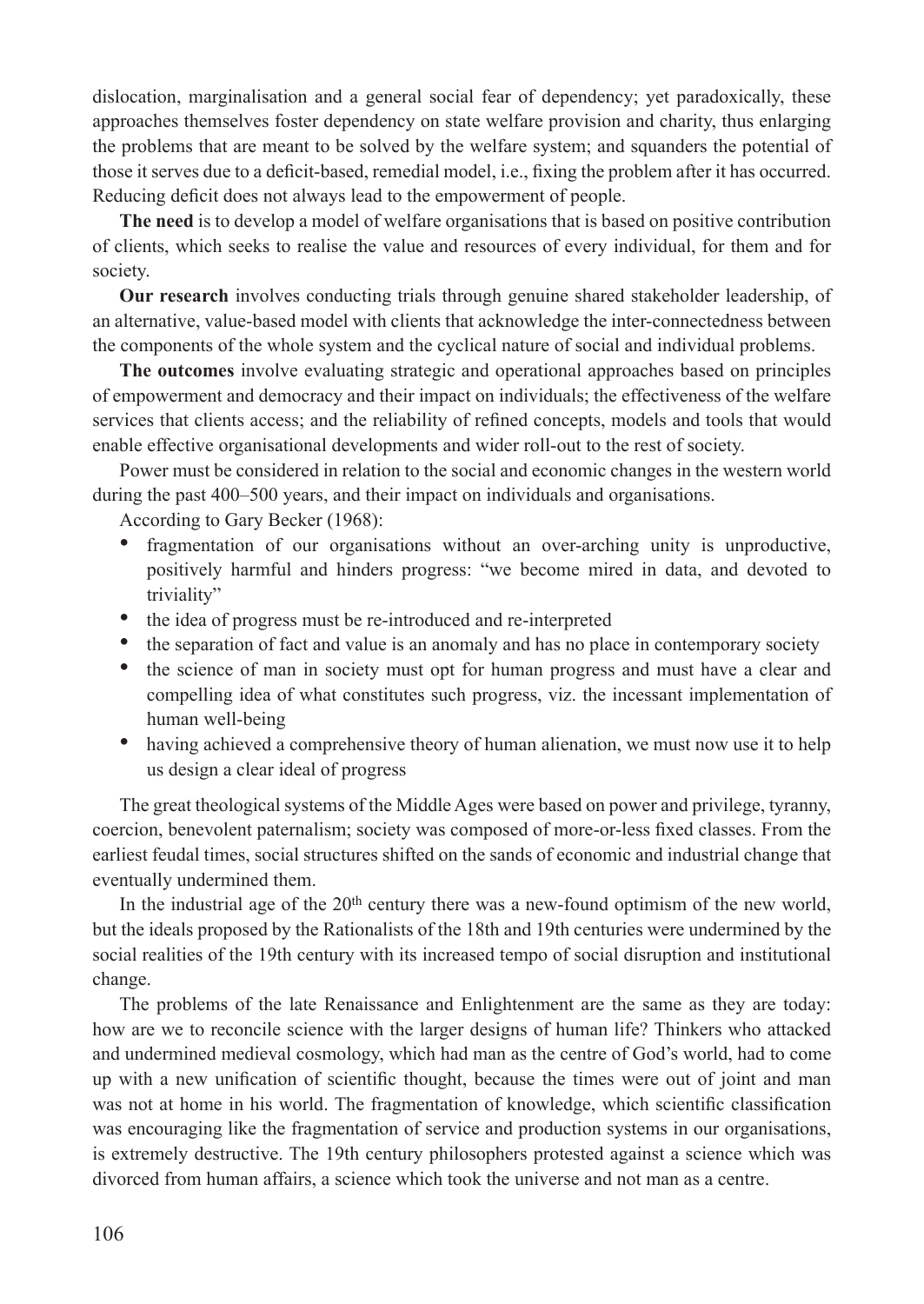M. Weber (1947) saw that man's own organised efficiency would threaten to degrade him completely. In medieval times the idea of the decay of nature held sway and was itself a moral force and had a moral significance. That is to say one could be an optimist even though the world was going to pot. By contrast, in the troubled times of our Age of Terror, with instant annihilation is a constant possibility and background anxiety, we can see what we have lost with the loss of the medieval cosmology.

The contribution made by Freud and psychoanalysis at the beginning of the 20<sup>th</sup> century, and in particular the place of the unconscious in understanding the social world of groups and organisations is hugely significant for social work. Freud summed up the whole movement of thought of the Enlightenment by clarifying the problem of alienation, and showing exactly how society cripples its members by means of their early indoctrination. It was Freud who fixed the social nature of the self in the early development of the child. Freud forged the daring and imaginative idea of early ego development into the Oedipus complex. It is this that offers us a very precise theory of character formation and gives us the clearest possible picture of how early training skewed the child's world view. Freud showed us how early training can completely cripple the child, how it can prevent him from coping with the adult world, or train him to cope so well and so automatically and unquestioningly that he never becomes his own person in the process; he showed how the mass of people never get to be persons, but rather remain cultural artefacts. Freud's important contribution, therefore, was a theory of alienation from society. Freud's whole work confronted society with all its harmful effects. He supported this with the excellent theory of anxiety, which allowed him to describe the growth of the personality by means of "identification", "mechanisms of defence" and the final confrontation with the "Oedipus complex".

Freud's theory of ego development showed that each individual used different techniques to ward off anxiety and to maintain a sense of self-esteem. As a result, with all these different "defence mechanisms" there is bound to be social friction. The Oedipus complex therefore, is best considered not a complex as such, but actually a synonym for the whole period of early training. It is the early world view into which the child is fashioned. There is nothing mysterious about the terms Oedipus complex and neurosis. They mean simply that the child is burdened by his early learning; by "burdened" is meant that the child learns to conduct himself, and to execute choices, in a manner which will avoid anxiety, and which will be pleasing to parents.

Because of similarities to relationships between subordinates and superiors in the work situation, we can substitute workers and managers, for children and parents. The worker, like the child, learns to gain feelings of self-value by performing to the codes of the organisation.

Therefore the tradition of personality development theory leaves little doubt about the character of alienation; of people's inability to act meaningfully in a "frame of things". The 19th century offered peace and happiness by turning people into "owning" animals. In the 21st century we have redoubled efforts to make everyone a satisfied consumer, who will live in an effortless world. Today we see that this basic premise is utterly false, that people are "doing" creatures, and not "owning" ones, and that "doing" must be achieved in the largest possible framework of meaning. All in all, we have the most powerful scientific evidence of the basic anti-humanism of our present consumer, profit-oriented industrial system. Little wonder that both politicians and academic social scientists have turned their backs on the authentic nature of social theory and its urgent message to our times: to recognise it, they would have to become antagonists to some of the basic features of the social system that sustains them. The problem of the relationship of human knowledge to society remains exactly where it was when Plato first lamented it 2500 years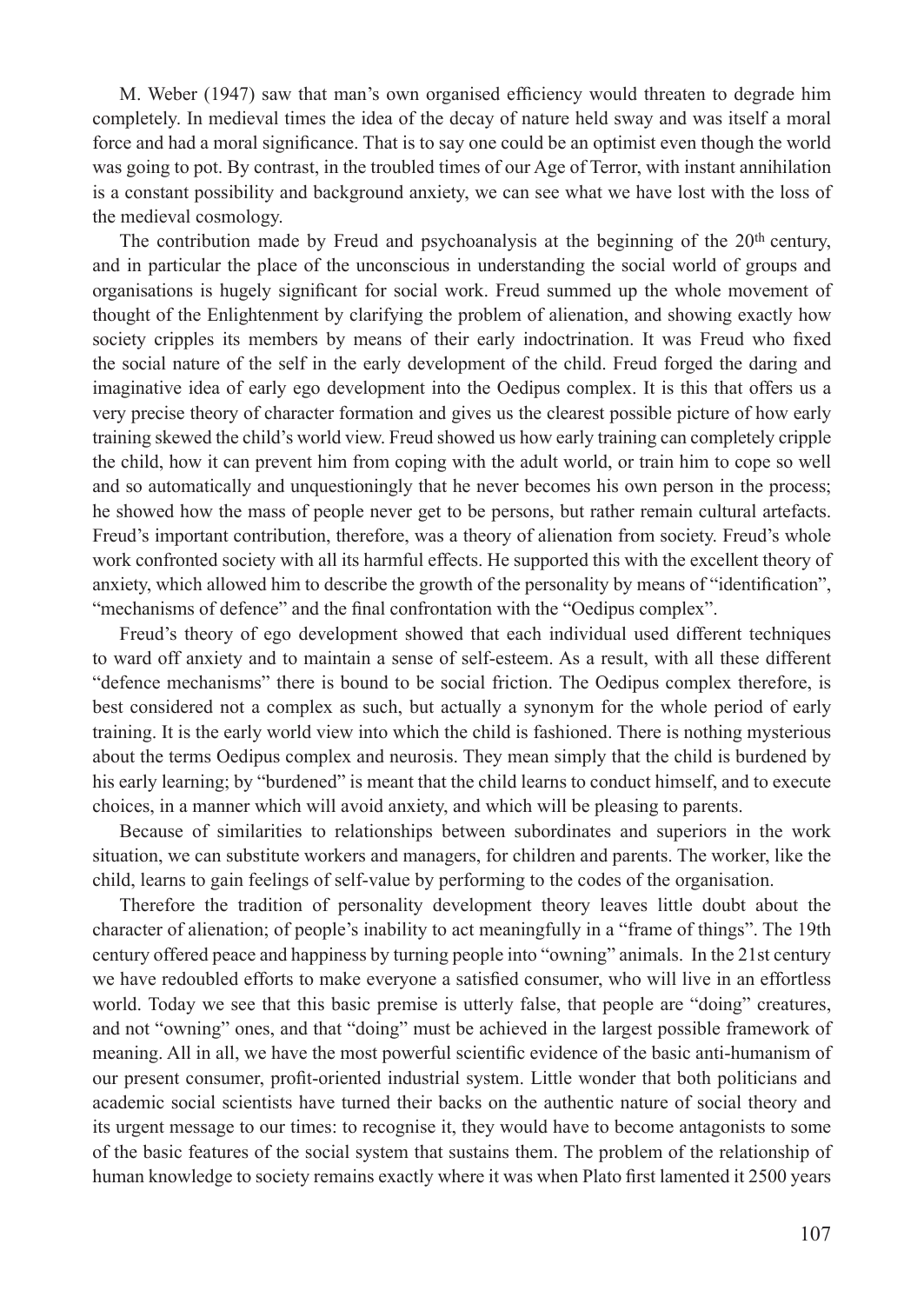ago: political and social leaders must scorn those who will radically change their habitual world.

How do we work with the destructive forces in our organisations?

From these ideas flows a clear requirement for any organisation to pay attention to the following aspects of their functioning:

Firstly, whilst a major strength of any organisation is its business-like image, which conveys a sense of paternalistic protectiveness, this can be rather recessive. We believe that whilst it is essential not to downgrade these masculine characteristics, it is important in shaping the future to add a more feminine emphasis like listening, understanding, nurturing, promoting, integrating, sustaining, etc.

Secondly, organisations need to adopt holistic approaches to individuals, their group, the company and "change" and "communications" and to consider the individual and technology in a linked way, i.e., to aim towards integrated sociotechnical systems. This is highly motivating to people and presents an opportunity for organisations to emphasise what are contemporary and relevant benefits.

Thirdly, the defence mechanisms against integrating change policies and communications systems within workrelated activities, means that people perceive themselves as isolates. It is easy to metaphorically "keep your head down" and pretend that the issues do not affect one. There is scope to find ways of fostering integration at a perceptual level and in reality within organisations so that "change" and "communications" becomes more integrated into work.

Fourthly, in all organisations there is a clear need for education, training and development, and being aware that in order to work, slow, step-by-step organic approaches are required in order to change attitudes and behaviour with relevance to workrelated thought and activity. Research highlights the importance of individual, departmental and organisational activity, which can be used in different ways to generate interest, provide information and to shape the nature of communications as a resource which promotes the organisation's general purpose. Personnel everywhere needs continuing education in order to enrich workrelated communication.

Fifthly, there is a need to develop people's knowledge of other parts of their organisations and their roles in relation to those parts in a tangible way. Inductions, joint seminars, study days, conferences, local and international, more social occasions, spontaneous and formal, can be fostered.

Finally, in terms of the approach to education and training, there is a requirement to provide activities which are integrated with daytoday work, rather than removed from it. These should be carried out in an environment committed to learning, the acquisition of knowledge and skills, so that people believe they have a choice and may be motivated towards participating in the choice process. They can be helped to see that they can use their organisations constructively, and that they will not be absorbed or trapped by them or denied their creativity, so that their organisations would become bad employers.

#### **Rationale: our diagnosis and assumptions**

The current model of welfare in the UK is not working. With £49bn spent on benefits in 2012– 13<sup>2</sup>, a further £63 million spent so far on a Work Programme that has a success rate of 3.5%<sup>3</sup>, and

<sup>2</sup> Figure taken from DWP Annual Report 2011–12. London: DWP 2012.

<sup>3</sup> Figures taken from National Audit Office: *The Introduction of the Work Programme*. London, National Audit Office 2012.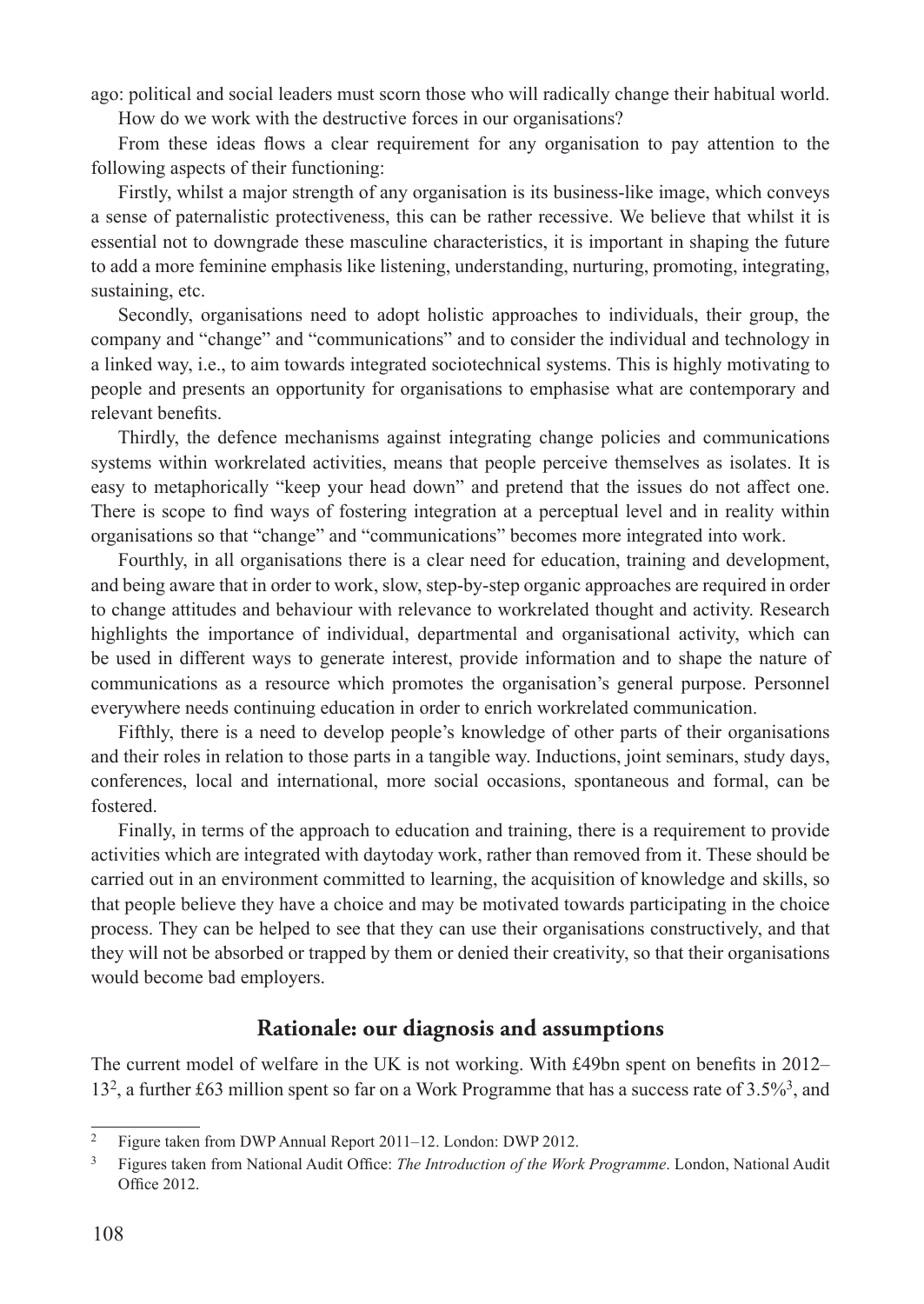£318 million spent every year on alternative learning<sup>4</sup> operating as a remedy to poor outcomes in mainstream education, public funds are not being spent as effectively as they could be. That says nothing of the cost that society pays in the price for homes and communities where the system has failed to prevent the cycles of generational deprivation. For clients in particular, the model of welfare is reactionary in that it helps them to cope when things go wrong, rather than being proactive in helping them progress into thriving, independent adulthood and contributing members of civil society.

'Welfare' means much more than the public money spent on benefit. It means all the public, private and 'third-sector' strategic, funding and services arrangements and state, professional and individual efforts, that are expended on 'helping people in need'. The silo-type nature of much of this strategizing and funding means that public services in general are engaged in 'fire-fighting' rather than ensuring effective progression of clients towards independence.

Given the scale of the welfare and public services budgets and the current economic challenges, this is unsustainable. Neither is it sufficient to make superficial changes designed to achieve more with less. Cost-effectiveness improvements on the scale suggested by the Coalition Government's austerity programme require not just efficiency improvements, but a radically different approach – one that takes a holistic view of individuals, families and communities in their life stages and social milieu and looks to the long-term.

For example, successive cuts to public funding in housing-related support have led to spiralling rents, making it near-impossible for a young person to continue being supported when they find work. There are organisations in the UK provide help and support to thousands of 16–25 year olds per year with agreed, individually tailored programmes which give them access to housing, learning, personal development, training and employment opportunities in line with their needs and goals. However, when they find work they are often forced to move out of their accommodation, meaning that they lose the emotional and practical support that had helped them get into work in the first place, leading to a 'revolving door' circular scenario of repeat homelessness and unemployment. This cycle of despair has consequences for their mental and physical health, their sense of identity and well-being and other social dysfunction factors like crime, drugs, relationship problems and suicide.

Target-driven services of the government mean that the focus of the service is on the target rather than the person the service is designed to help. And 'targeting' people by their 'deficits' – as unemployed; as an offender; as a teenage parent, etc., is itself part of the problem. It supports recipients in coping with their deficits instead of enabling them to develop thriving, sustainable independent lives as they move from adolescence into adulthood.

The contribution of the Tavistock Institute of Human Relations to understanding the problems of clients comes from the study of social systems from a systems psychodynamics standpoint. This offers the view that fear and hostility towards young people, for instance, is influenced by the social dynamics that feed on deep-seated social fears of the sexuality and aggression of young people, a fear that tends to demonise teenagers and pigeon-holes and controls them in order that they should no longer pose a threat. There is a trend of defining clients as 'moral panics' – when a condition or an episode, a person or a group of people becomes defined as a threat to societal values and interests (Cohen, 1973). 'Moral panics' result in treating clients as either 'mad', 'bad'

<sup>4</sup> Based on estimates provided in Taylor: *Improving Alternative Provision*. London, Department for Education 2012.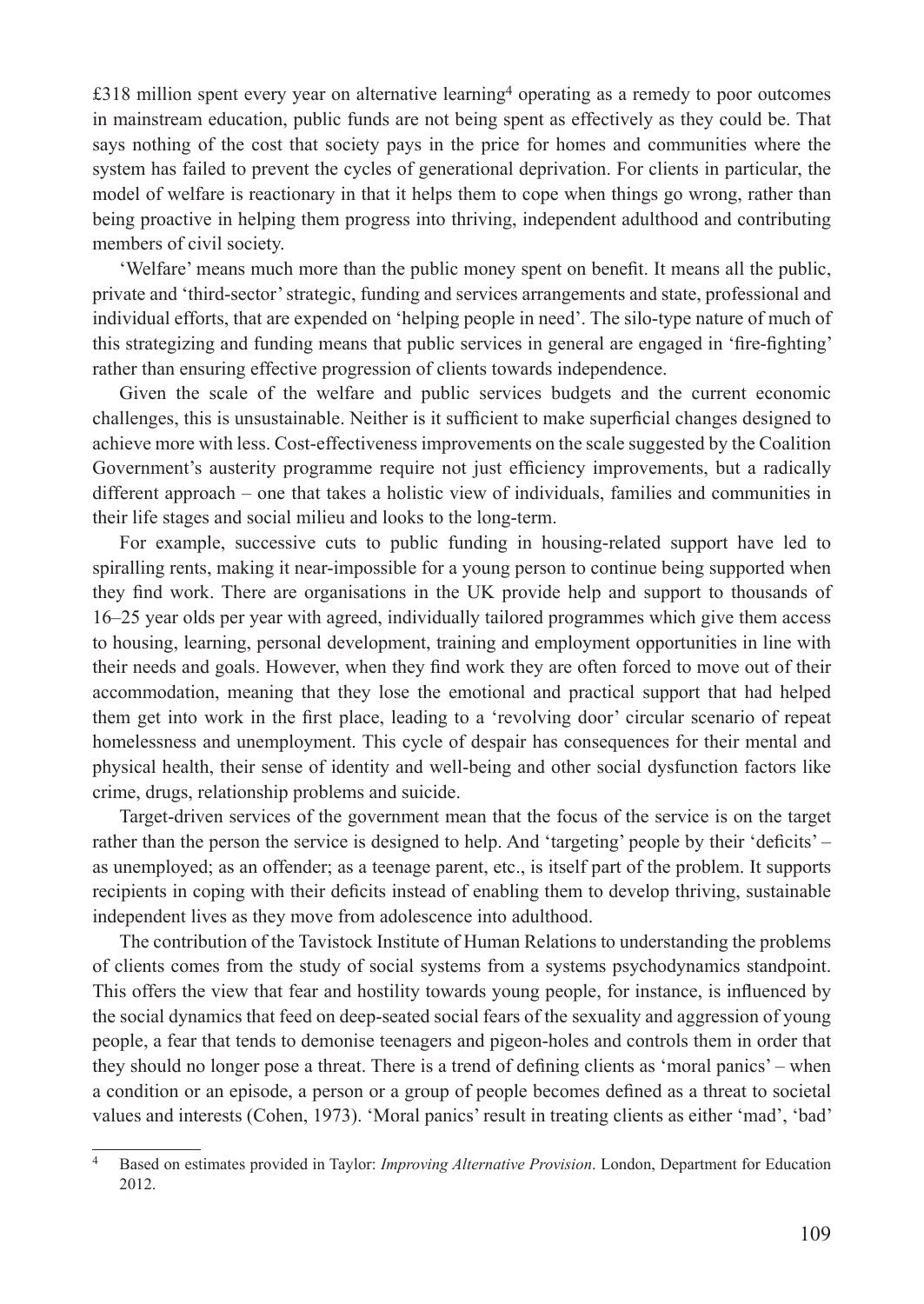or 'sad' with consequent over-regulation, criminalisation and medicalisation of clients, treating them as objects of surveillance and control, rather than as capable and creative contributors to society. These aspects of the 'beneath-the-surface' dynamics probably permeate all layers of the welfare system and tend to remove power, growth and independence from clients.

These issues have implications for the social work profession and the institutions in which they work – duplication, incoherence, low productivity and low morale, whilst in others, recipients of one service are ignored because there is nothing to move them on to – progression is blocked. We need to understand the characteristics, skills and beliefs that underpin successful progression, and to develop practical applications for every client context, especially for young people. We need to lead in development, innovation and practical support for clients by transforming education and training so that it achieves lifelong progression.

The situation is particularly acute for young people. The changing demographics of the nation mean that the current welfare model is not sustainable; young people are our future, not our problem and we need a new model that acknowledges the vital contribution that these people will make for themselves and for all of us. We need to develop a model of welfare that is based on positive investment to maximise personal assets, rather than one of negative costs to remedy perceived deficits.

### **What needs to change?**

We need to move our welfare, educational, employment, housing, health and justice systems:

#### **From deficit to asset**

The deficit focus of the government's and charities' current approaches to helping clients perpetuates practices that lead to duplicated effort, higher costs and lower performance. By making the most of individual assets and strengths, services can build on a journey of progression for the individual and society, based on developing human potential for contributing to personal maturity and the greater good.

#### **From silos to systems**

Policies and services developed and delivered with limited reference to each other lead to incoherent and conflicting strategies and organisations and their staff remaining stuck in their silos. Housing, education, social care and faith organisations provide overlapping interventions, which can perpetuate cycles of dependence. A 'whole system' view focused on the needs of the whole person makes for coherent programmes of support and builds increasing independence from the services themselves.

#### **From short-term service targets to personal progression journeys**

Many social workers know the reality of meeting targets designed to regulate services for the purposes of accountability, cost-effectiveness and reporting. But these targets often serve system requirements at the expense of the person in receipt of them, and lead to resistance, subversion, false reporting and greater cost. A long-term view of the goals of welfare investment in an individual's personal progression journey towards thriving adulthood enables alternative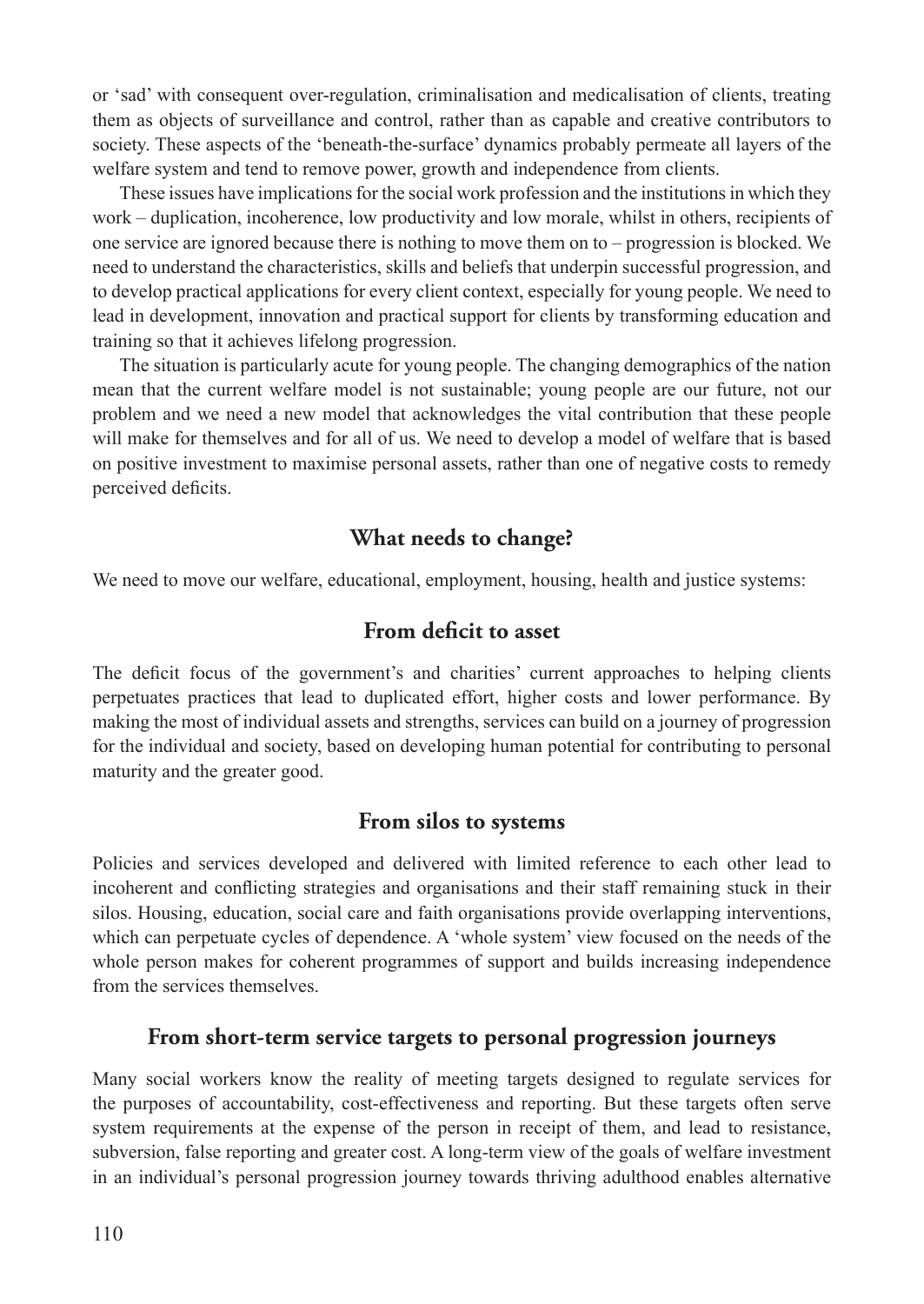accountability measures and milestones to be developed that serve the vision rather than the system.

#### **From linear thinking to understanding the cyclical nature of social problems**

Poverty, poor education, lack of skills, mental illness, violence, exclusion from social, political and economic life are inextricably linked together. This is a challenge for the whole of society and it is generational. We need greater understanding of the inter-locking nature of patterned cycles of social behaviour. Social problems and their solutions do not follow straight cause-and-effect lines. Without knowledge of systems thinking, without a belief in individual and group potential, intervening helps in the short term, but leaves other questions unanswered.

### **Our proposal**

We have identified a four-stage cycle designed to support the effective application of a new model of welfare system.

**Innovation:** By bringing together new methodologies, and the research and consultancy expertise of the Tavistock Institute in understanding and working with group relations (cf. www.grouprelations.com), political theory, leadership studies and organisational development and change practice, we help re-think how welfare services are commissioned and delivered to facilitate the kind of welfare conversation we are looking for.

In order for us to do this, we employ tested techniques such as Future Search Conferences (cf. http://en.wikipedia.org/wiki/Future\_Search) to draw recipients (clients), practitioners (social workers), commissioners of welfare and leaders of welfare organisations together into the conversation.

**Interpretation:** Following our initial development work, we have identified the innovations required and by engaging together with staff and clients, we are able to interpret the data for innovations. Possible changes to practice include how the general concepts of the 'positive welfare conversation' are 'translated', paying attention to different languages, cultures, operations, organisational contexts, challenges, etc.

**Implementation**: Our 'interpretation' is applied in ways that can be 'owned' by local organisations and maintained. Our approaches take account of the full range and diversity of provision – size of population, location, age range, gender mix, ethnicity, levels of need, etc. Our approach also takes into account general organisational resistance to change, the dynamics of leadership and issues of autonomy and independence.

**Impact:** Impact on locally identified outcomes is evaluated both for the local context and for the general concepts and models, so that learning can be transferred to other situations. This includes addressing the impact on individuals as well as the impact on stakeholder organisations of adopting the modified approach to 'welfare'.

### **Characteristics of the new Model of Welfare:**

Our model looks more like 'scaffolding' that enables recipients to 'climb to' or build a thriving livelihood. Welfare should not be regarded as a burden on the state, but rather as an important investment in the future. At its heart, this conversation with Government and welfare organisations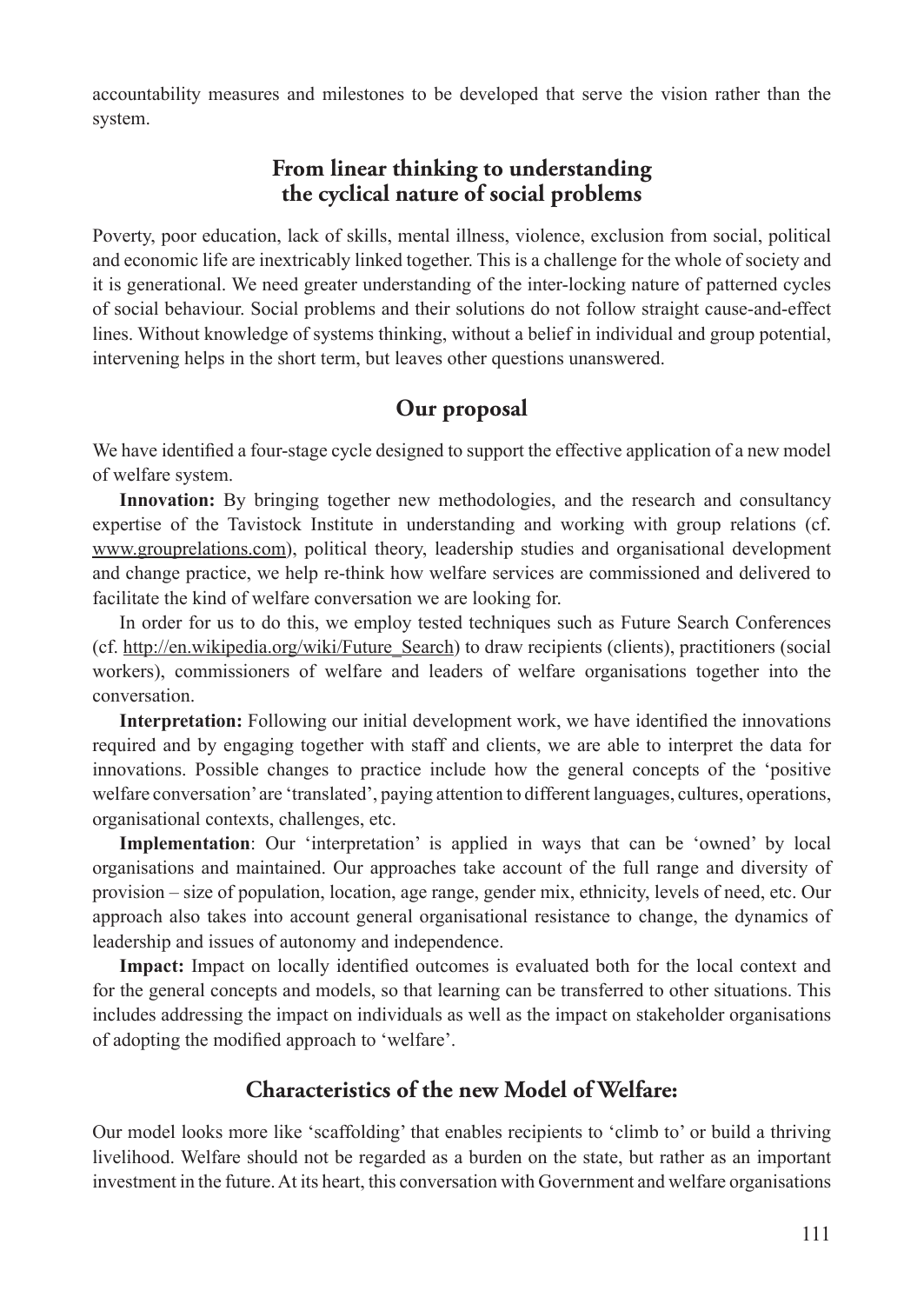has the notion of the 'whole person, whole journey' and is designed to facilitate progression at every stage.

We believe that 'welfare' should be a conversation between the state, the stakeholders and the recipients, based on relationship, rather than transaction. 'Working with' rather than 'doing to' is our paramount value.

Our social work models should have a strong sense of co-production and co-ownership between commissioner, provider and recipient. They should be flexible and happen in a 'transitional and transformational space', that allows for risk-taking, and finding-out together, rather than attempting to attain a pre-determined set of measures, as if officialdom knows what is best for clients.

**Strategically,** welfare organisations and social workers should organise search conferences for recipients, practitioners, and commissioners of welfare to agree the 'welfare' agenda, the issues and the 'solutions'; they should re-define welfare as an investment in the future; they should re-define how welfare services are commissioned and delivered for clients that promotes autonomy and eschews dependency; they should develop specific learning objectives and greatest impact in different welfare contexts.

**Operationally,** welfare organisations and social workers should access and work with clients 'in transition'; identify key stakeholders who contribute to the welfare of clients; develop the 'scaffold' and develop a blueprint for the national and local dialogue between welfare providers and clients; support the 'solutions' on a blueprint of life phases; identify the changes to practice that need to happen; and apply the model so that it can be locally 'owned' and maintained.

I propose that the welfare conversation with clients should be guided by the motto:

*"Providing opportunities for clients to have the kind of developmental conversations they would otherwise never have."*

Welfare institutions and social workers need to challenge the status quo. The conversations you have should bring together the 'well-being' perspective with the 'well-doing' perspective. Our experience shows that the two perspectives cannot be separated. We promote new, innovative and developmental attitudes to clients and especially to young persons based on a clear set of values and principles. The focus of this work is a relationship with clients to help them too to resist the status quo.

**Ethics of care should inform your approach** – acknowledging the risks of falling into a paternalistic mode of care. This requires a clear purpose of not simply getting clients 'to cope', but to do something more with their lives. An example of such an approach is how we work on the learning task – instead of getting experts to think 'how do we define learning outcomes?', we support social work practitioners to find the best ways of helping clients to define their own learning objectives and outcomes for themselves. Hence, your key values should include obtaining the views of clients themselves and helping in the realisation of these.

**Clients should lead**: We should not lead and direct these conversations; instead, our task is to create frameworks and opportunities for having these conversations. It is more like a 'scaffold' than a structure. It is a language, framework and process; it is not static. The value lies in the dynamic nature of what we are doing. People's roles change as a result of this process; there are no fixed indicators of outcome – each individual develops their own indicators.

**Flexible support:** These processes should be supported by practitioners who are role models